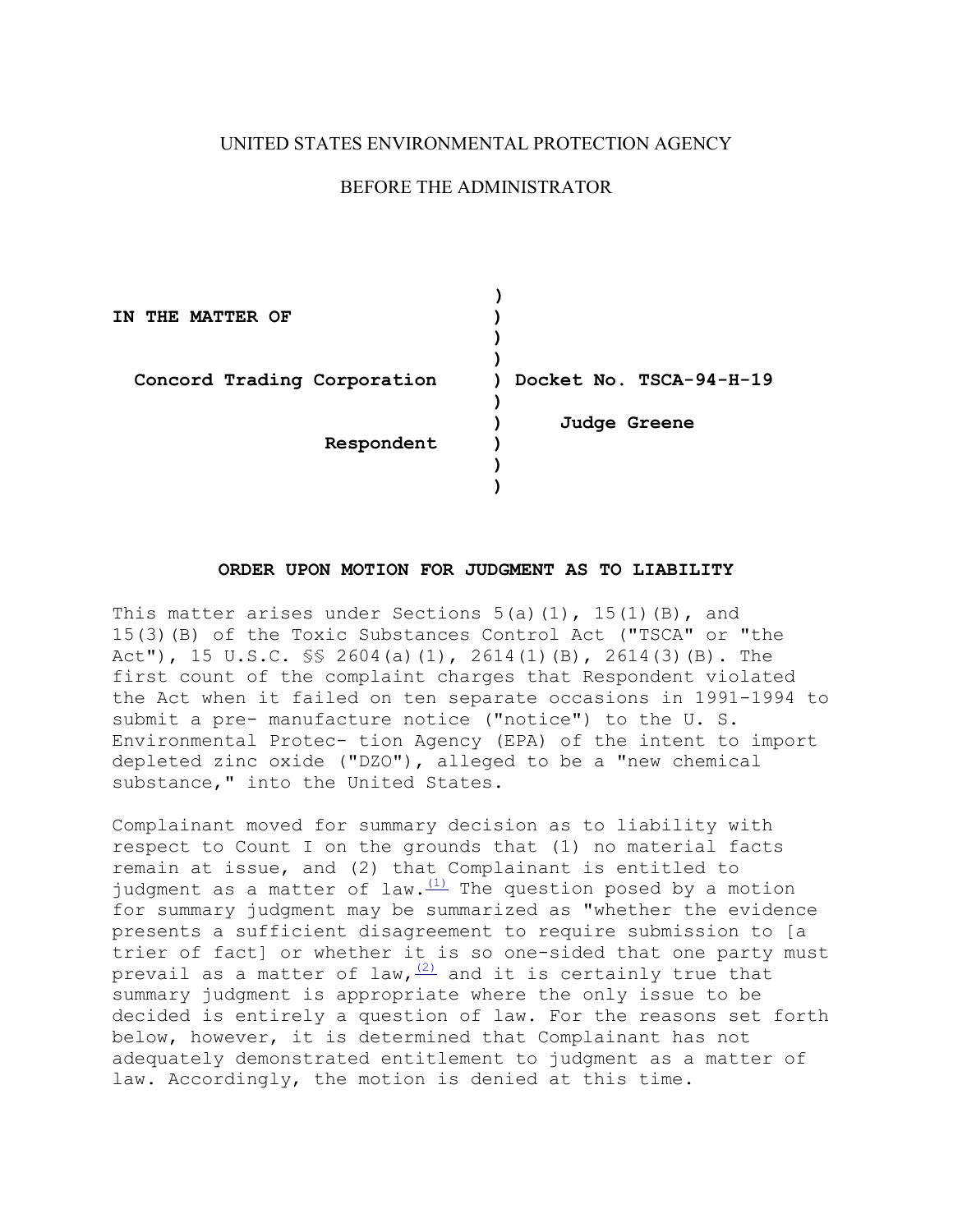Section 5(a)(1)(A) [15 U. S.C. § 2604(a)(1)(A)] provides that no person may import a "new chemical substance," defined as

. . . . any chemical substance which is not

included in the chemical substance list com-

piled and published under section 2607(b)

 $\cdot \cdot \cdot \cdot \cdot \cdot \cdot \cdot \cdot$ 

 $5(a)(1)(A)$  and  $15(1)(B)$  /  $15(3)(B)$  of the Act.<sup>(5)</sup> without submitting to the EPA Administrator at least ninety (90) days in advance a notice of the intention to import such substance. Count I alleges that DZO is a "new chemical substance" because it is not included in the chemical substance list, or TSCA inventory, compiled and published by EPA in accordance with section 8(b) of TSCA, 15 U.S.C. § 2607(b) $\frac{(4)}{4}$ ; and that the several failures of Respondent to submit notices before importing DZO therefore constituted violations of sections

sub-atomic level."<sup>[\(8\)](file://w1818tdcay008/share/Projects/rxx00031/dev_internet_aljhomep/web/orders/cconcord.htm%23N_8_)</sup> Respondent's answer admitted the importations, denied that notices to the Administrator had been required, and asserted affirmativly that DZO is not a "new chemical substance" because it is the same "chemical substance," *as that term is defined in*  the  $Act, \frac{(6)}{6}$  $Act, \frac{(6)}{6}$  $Act, \frac{(6)}{6}$  as zinc oxide; zinc oxide is included in the inventory. $\frac{(7)}{12}$  That is, Respondent takes the position that DZO is listed because zinc oxide is listed; DZO and zinc oxide ". . . . have identical molecular structures, and the zinc contained in both has the same atomic number. Therefore, DZO and zinc oxide exhibit the same chemical behavior and are the same chemical. The only distinction between DZO and zinc oxide occurs at the

Complainant's motion argues that no facts remain at issue: it is a fact that DZO is not included in the inventory, according to the motion. Consequently, by definition [TSCA § 3(9)], DZO is a "new chemical substance." In support of this view, Complainant offered evidence from the Chief of the EPA Chemical Inventory Section. The affidavit states, *inter alia*,

For purposes of the TSCA Chemical Substance

Inventory, a substance containing a distribution of

isotopes in one or more of its atoms that is different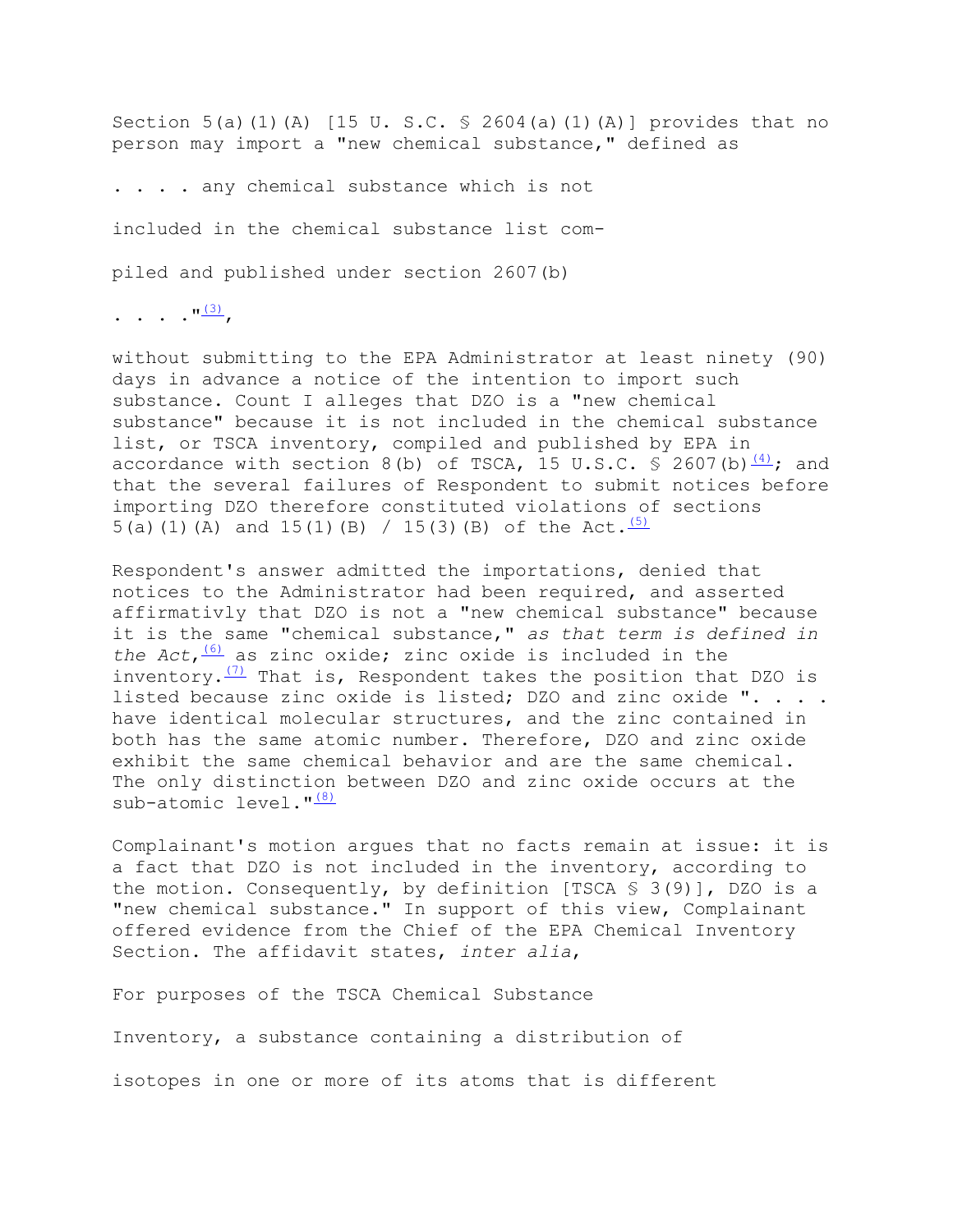atomic structure whose atoms are of the naturally occurand listed separately on the Inventory. $\frac{(9)}{2}$ from the distribution of naturally-occurring isotopes for those atoms, is considered a different chemical substance from the corresponding substance of identical ring isotopic distributions. Substances manufactured with such isotopic differences are named differently

Respondent argues in opposition to the motion that, for purposes of deciding this matter the identity of a chemical substance must be determined at the molecular level $(10)$ , not the sub-atomic level addressed in the affidavit, because the words "chemical substance" are defined at section  $3(2)(A)$ , 15 U.S.C. § 2602(2)(A), in terms of *molecular* identity:

. . . . the term `chemical substance' means

any organic or inorganic substance *of a* 

*particular molecular identity* including -

(i) any combination of such sub-

stances occurring in whole or in

part as a result of a chemical

reaction or occurring in nature

and

(ii) any element or uncombined

radical. (Emphasis supplied)

change the chemical behavior of DZO from that of zinc oxide. $\frac{(13)}{(13)}$ Therefore, according to Respondent, a notice is not required before DZO may be imported because, having the same *molecular*  identity as zinc oxide, it is not a "new chemical substance." $(11)$ Even if the  $2n^{64}$  isotope has been removed from the zinc atom,  $(12)$ according to Respondent, the separation or removal does not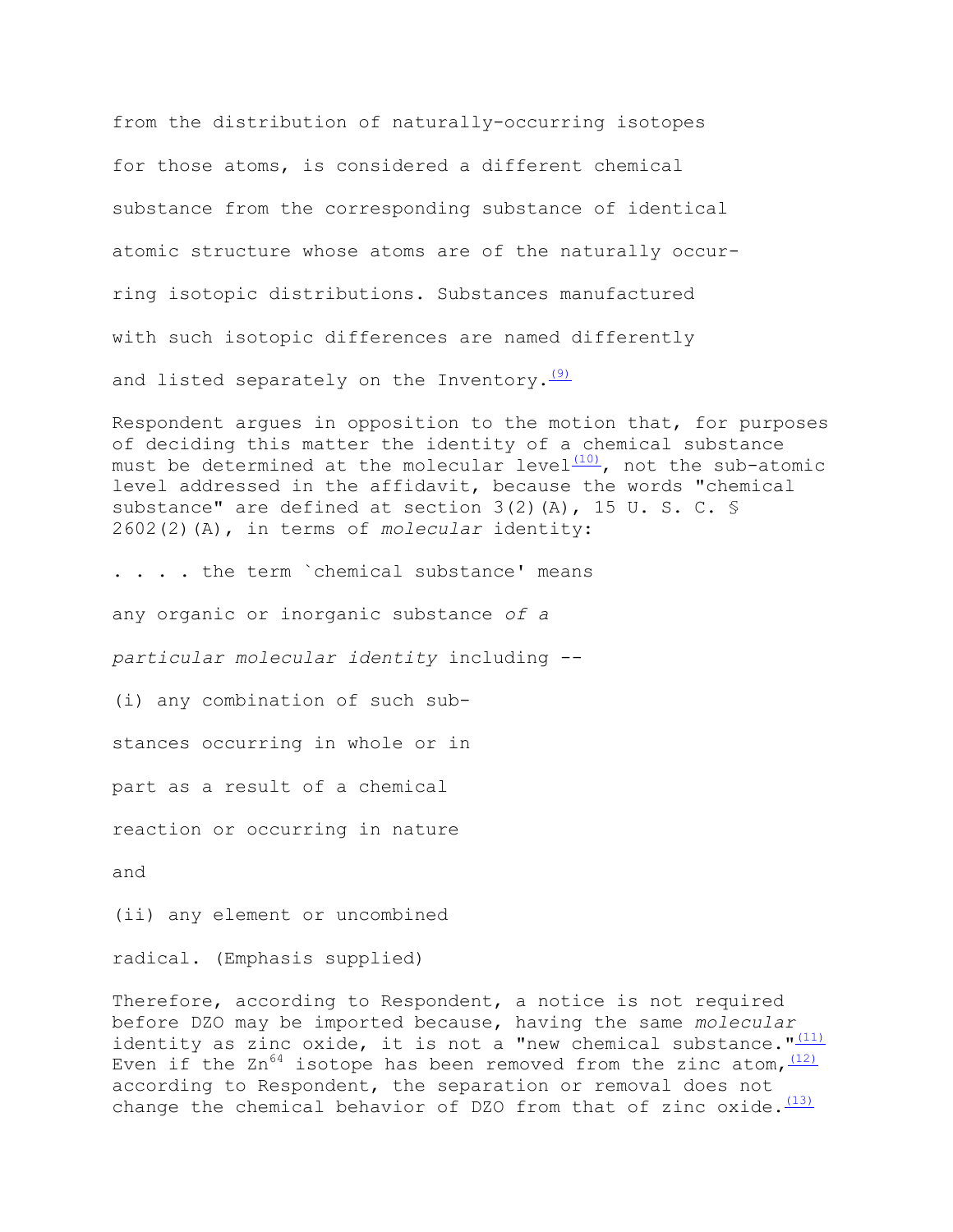chemically and physically distinct. (16) Thereafter, the parties having been given an opportunity to file additional briefs, Complainant submitted an affidavit $(14)$  in which it was asserted that the term "chemical substance," i. e. "any organic or inorganic substance of a particular molecular identity" $(15)$  includes distinctions among molecules containing atoms of different isotopes; and that, while DZO has a crystal structure similar to naturally occurring zinc oxide, it is

circumstances is unfair. [\(18\)](file://w1818tdcay008/share/Projects/rxx00031/dev_internet_aljhomep/web/orders/cconcord.htm%23N_18_) Respondent notes that Complainant offered no information concerning the effect of the depletion of  $zinc^{64}$  atoms on the toxicity or chemical composition of zinc oxide, and argues that no liability should attach to the failure to give notice in advance of importation because Complainant's apparent inability to point to regulations, policy statements or guidance documents in support of its broad interpretation of "chemical substance" demonstrates that Respondent was not and could not have been on notice of it.<sup>(17)</sup> Respondent relies upon *General Electric Co. v. United States Environmental Protection Agency*, 53 F.3d 1324, 1333-1334 (D.C. Cir. 1995) which generally supports the proposition that where agency regulations and other policy statements are unclear, a regulated party has not been given fair notice of the agency's interpretation of those rules -- and that the assessment of civil penalties for violations in such

is a "new chemical substance" within the meaning of the Act.  $(19)$ In reply, Complainant produced a copy of portions of the TSCA inventory to show that separate listings are present for certain isotopically distinct chemical substances; it is urged that the appearance of isotopically distinct chemicals in the TSCA inventory constitutes sufficient notice to Respondent that DZO

resolved on basis of the current record.  $(20)$ It cannot be disputed that the words "depleted zinc oxide" do not appear in the section 8(b) [§ 2607(b)] chemical substances list, but this fact does little to advance the inquiry into whether DZO is listed, or is a "new chemical substance," or may be imported without notice. Since the term "chemical substance" has been defined by the Act in such a way as to distinguish among chemicals according to their particular *molecular*  identities, since it seems that zinc oxide and DZO have the same *molecular* identity if "molecular" refers only to molecules, and since the complaint alleges that DZO is a "new chemical substance" because of a difference between the two in sub-atomic structure, it is clear that the central legal issues cannot be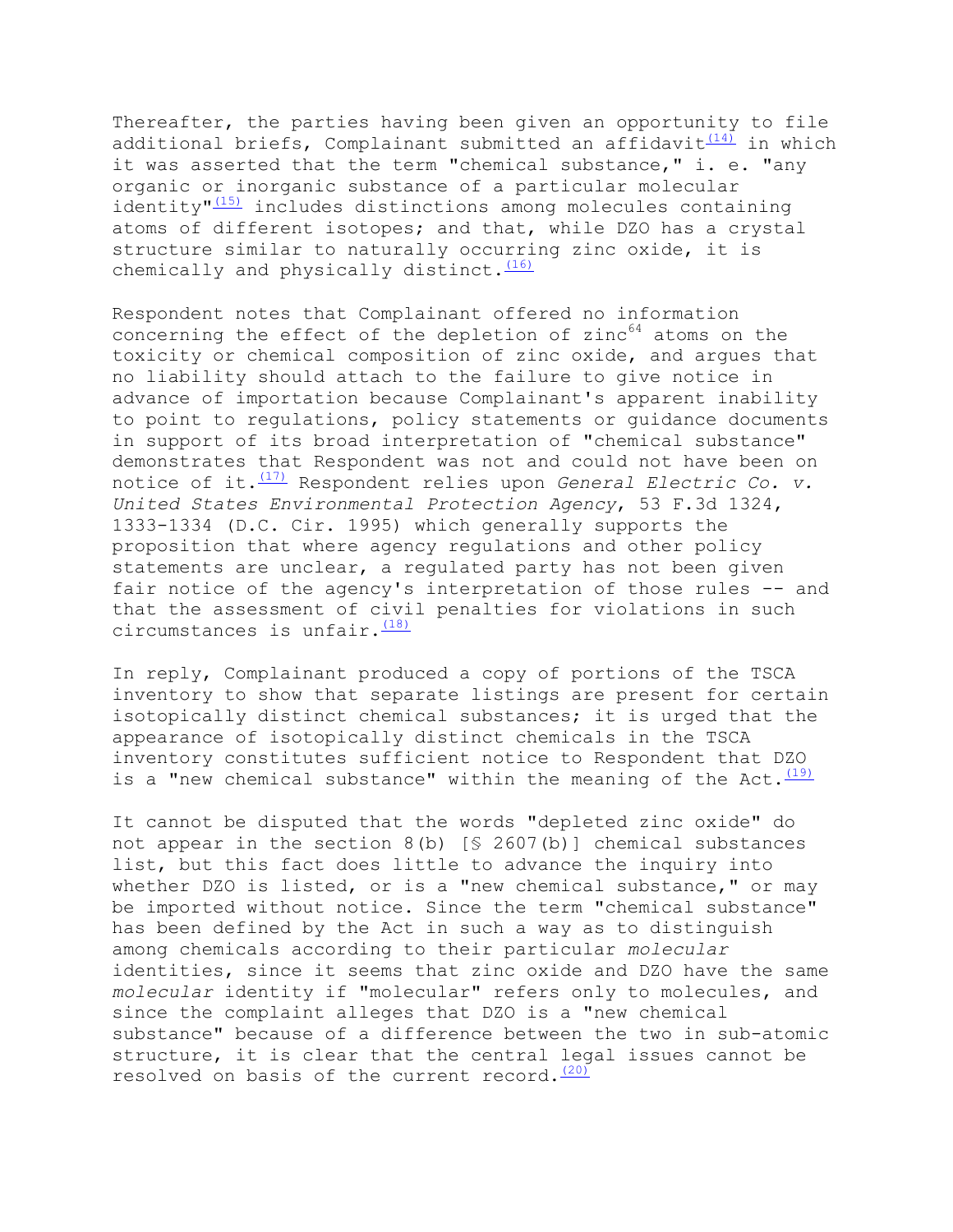More information is required before the words "molecular identity" can be regarded as adequate to distinguish DZO from zinc oxide *as a matter of law*; this, after all, is the penultimate legal issue.

Remaining, therefore, are the questions of whether DZO is a "new chemical substance" or whether, given the statutory definition of "chemical substance," it is comprehended within the zinc oxide listing based upon its *molecular* identity, without further inquiry being required. Complainant has not demonstrated, by a sufficient margin to be entitled to legal conclusions, (1) that DZO is not listed in the chemical substance inventory, (2) that DZO is a "new chemical substance;  $\frac{1}{21}$  (3) that the scope of the definition of "chemical substance" contended fo[r](file://w1818tdcay008/share/Projects/rxx00031/dev_internet_aljhomep/web/orders/cconcord.htm%23N_22_)  $(22)$  should prevail; and, if so, (4) whether Respondent had adequate notice of such definition of "chemical substance". Greater certainty than is afforded by the the current record must accompany legal conclusions of this type and -- it must be supposed -- of this significance.

Accordingly, therefore, Complainant is not entitled to judgment as a matter of law with respect to Count I of the complaint at this point in the proceedings, based upon this record.

## **ORDER**

It is hereby ordered that Complainant's motion shall be and it is hereby denied. And it is **FURTHER ORDERED** that the parties should consider their positions in light of the above, and shall be available for a telephone conference call with this office during the week ending August 22, 1997, to discuss status and to arrange for the continued progress of this matter.

J. F. Greene

Administrative Law Judge

July 24, 1997: Washington, D. C.

1. Complainant's *Motion for Partial Accelerated Decision*, September 29, 1995, at (unnumbered) 1.

2. Anderson v. Liberty Lobby, 477 U.S. 242, 251-52 (1986).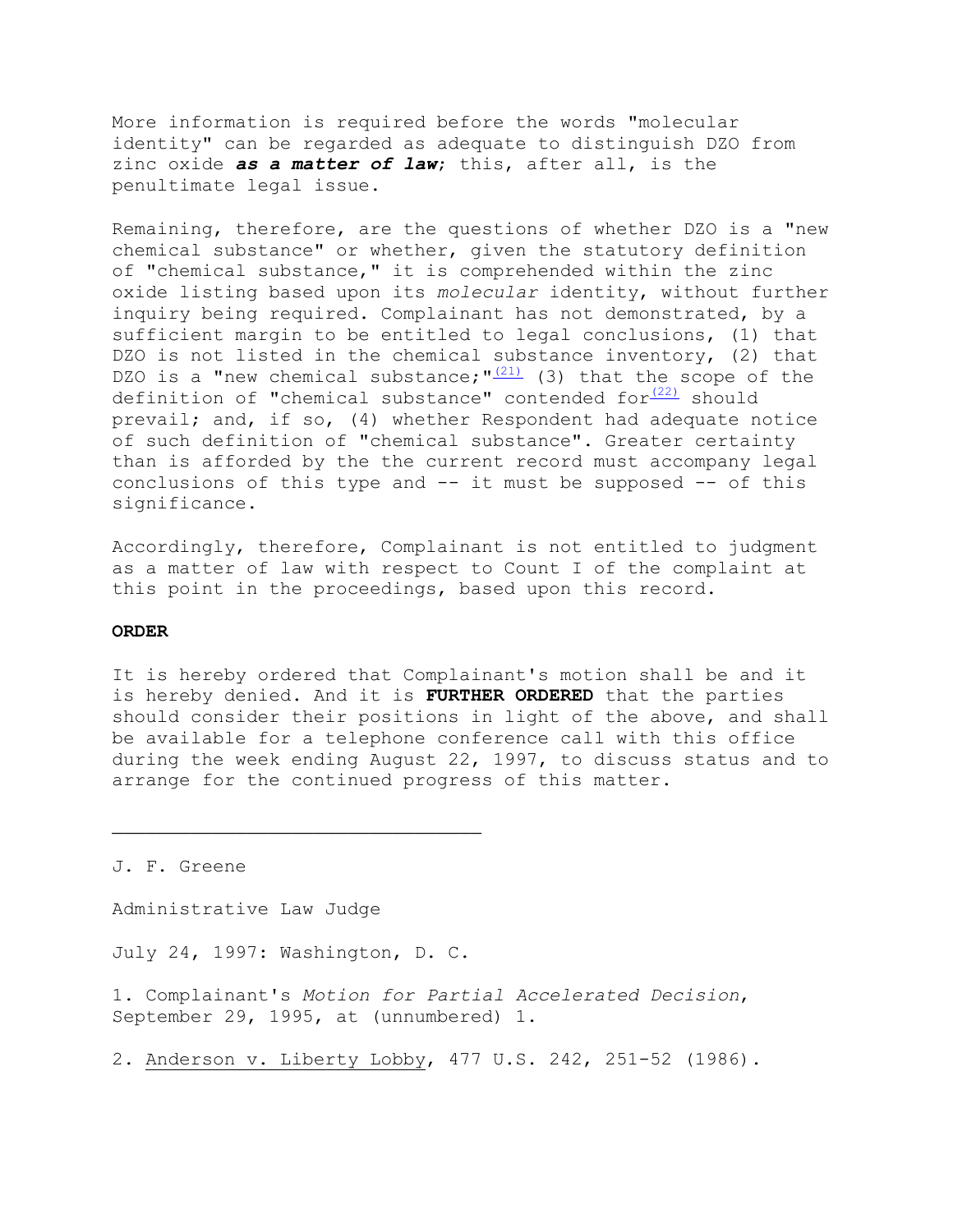See also 40 C.F.R. § 22.20(2), which provides that an "accelerated decision" may be rendered at any time in favor of one of the parties as to all or any part of the proceeding "if no genuine issue of material fact exists *and a party is entitled to judgment as a matter of law*, as to all or any part of the proceeding." (Emphasis added)

3. Section § 3(9) of the Act, 15 U. S. C. § 2602(9).

4. Section 8(b) [§ 2607(b)] of the Act requires that "The Administrator shall compile, keep current, and publish a list of each chemical substance which is manufactured or processed in the United States. Such list shall at least include each chemical substance which any person reports, under section 2604 of this title . . . is manufactured or processed in the United States . . . . "

5. The complaint also states that Respondent " . . . . voluntarily notified EPA that Respondent. . . (imported) to its facility, the new chemical substance Depleted Zinc Oxide . . . for use in the United States." *Complaint* at (unnumbered) 2, ¶ l.

6. Section 3(2)(A) of the Act, 15 U.S.C. § 2602(2)(A).

7. *Answer* to the complaint at 2, ¶¶ 6, 14.

8. Respondent's *Answer* to the complaint, at 2-3.

9. Affidavit of Mr. Henry Lau, Chief, EPA Chemical Inventory Section, Office of Prevention, Pesticides and Toxic Substances.

10. Respondent's *Response to Complainant's Motion for Partial Accelerated Decision*, at 3.

11. Respondent suggests that, for clarity of analysis, one inserts the definition of "chemical substance" into the definition of "new chemical substance," thus:

The term "new chemical substance" means any organic

or inorganic substance of a particular molecular identity

. . . . Id. at 2.

12. Id. at 3.

13. *Answer* to the complaint, at 3, ¶ 14.